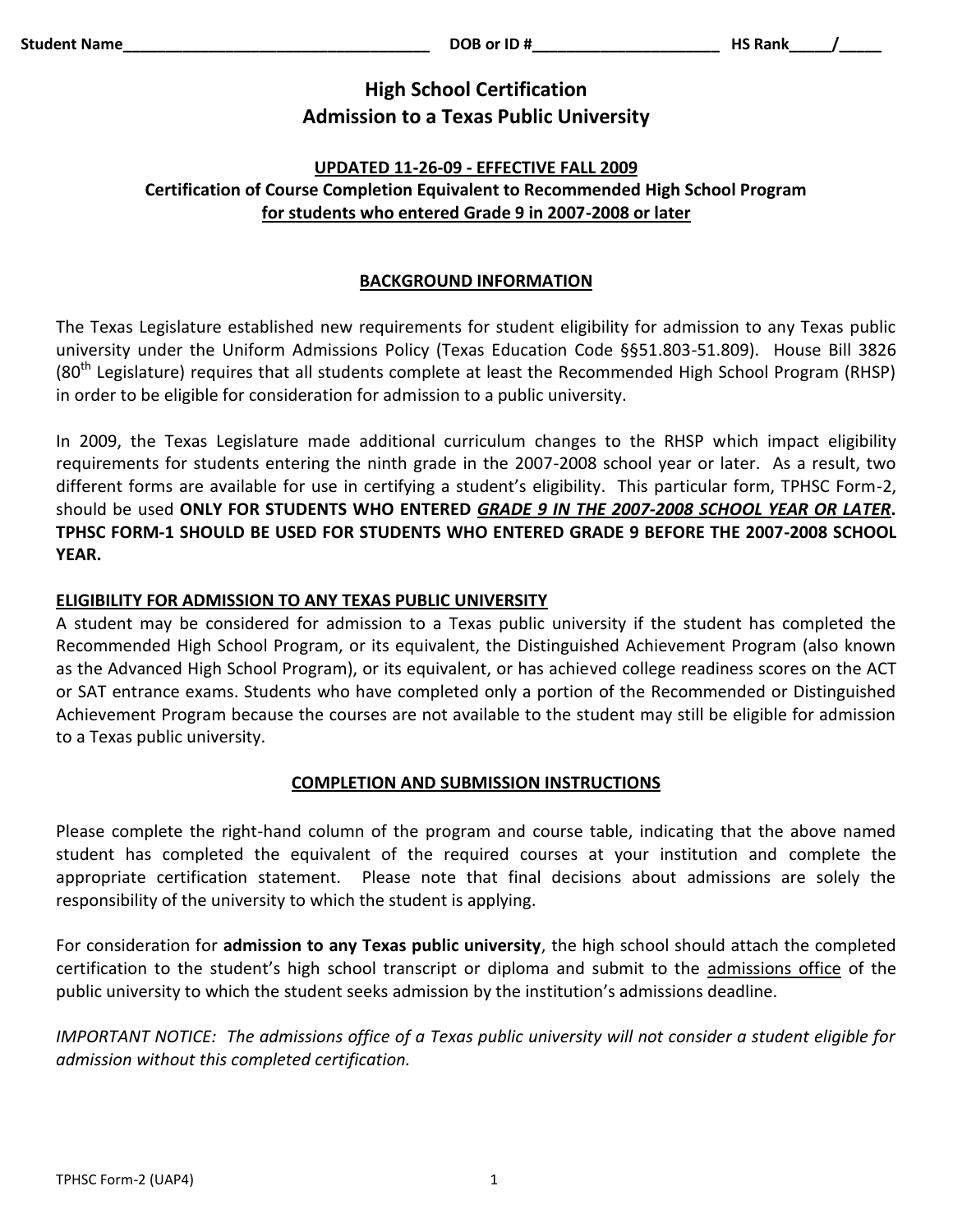| <b>Program of Study</b>                      |                                                                                                                                                                                                                                                                                                                                                                                                                                                                       | Did the student                                             |
|----------------------------------------------|-----------------------------------------------------------------------------------------------------------------------------------------------------------------------------------------------------------------------------------------------------------------------------------------------------------------------------------------------------------------------------------------------------------------------------------------------------------------------|-------------------------------------------------------------|
|                                              | <b>Courses</b>                                                                                                                                                                                                                                                                                                                                                                                                                                                        | take the equivalent                                         |
|                                              |                                                                                                                                                                                                                                                                                                                                                                                                                                                                       | of these courses?                                           |
| English, Lang.                               | English I, II, III, and IV                                                                                                                                                                                                                                                                                                                                                                                                                                            |                                                             |
| Arts, & Reading                              | English I and II for Speakers of Other Languages (SOL) may be substituted for English I and II only                                                                                                                                                                                                                                                                                                                                                                   | $\begin{bmatrix} \end{bmatrix}$ yes<br>[ ] no               |
| 4 credits                                    | for immigrant students with limited English proficiency                                                                                                                                                                                                                                                                                                                                                                                                               |                                                             |
| <b>Mathematics</b><br>4 credits              | Required: Algebra I, II, & Geometry.<br>The 4th credit may be selected from the following: Mathematical Models with Applications*,<br>Pre-calculus, Independent Study in Mathematics, AP Statistics, AP Calculus AB, AP Calculus BC, IB<br>Mathematical Studies, IB Mathematics Standard Level, IB Mathematics Higher Level, IB Adv.<br>Mathematical Standard Level, AP Computer Science, concurrent enrollment in college courses.                                   | $\lceil$   yes<br>  no                                      |
|                                              | <b>One</b> course must be Biology, AP Biology, or IB Biology.                                                                                                                                                                                                                                                                                                                                                                                                         | $[$ ] yes<br>1 no                                           |
| <b>Science</b><br>4 credits                  | Two courses from two of the following area. Not more than one course may be chosen from<br>each of the areas to satisfy this requirement:<br>(a) IPC (Integrated Physics and Chemistry);<br>(b) Chemistry, AP Chemistry, or IB Chemistry;<br>(c) Physics, AP Physics, IB Physics, or Principles of Technology I.<br>Note: IPC cannot be taken as the final or 4th year of science, but must be taken before the<br>senior year of high school.                        | [ ] yes [ ] no                                              |
|                                              | The fourth year of science may be selected from the laboratory-based courses listed in Chapter<br>112. These include: Astronomy, Aquatic Science, Earth and Space Science, Environmental<br>Systems, AP Environmental Systems, IB Environmental Systems, Scientific Research and Design,<br>Anatomy and Physiology of Human Systems, Medical Microbiology and Pathophysiology,<br>Principles of Technology II, Engineering, Concurrent enrollment in college courses. | $\lceil$ $\rceil$ yes $\lceil$ $\rceil$ no                  |
| <b>Social Studies</b><br>3 1/2 credits       | World History Studies (one credit)<br>World Geography Studies (one credit)<br>U.S. History Studies Since Reconstruction (one credit)<br>U.S. Government (one-half credit)                                                                                                                                                                                                                                                                                             | $\lceil \ \rceil$ yes<br>$\lceil$ $\rceil$ no               |
| Econ. 1/2 credit                             | Economics with emphasis on the free enterprise system and its benefits                                                                                                                                                                                                                                                                                                                                                                                                | $\lceil$ $\rceil$ no<br>$\begin{bmatrix} \end{bmatrix}$ yes |
| Physical<br><b>Education</b><br>1 credit     | The following may be substituted for the 5 physical education courses available: drill team,<br>marching band, cheerleading, ROTC, athletics, Dance I-IV, approved private programs, or certain<br>career & technical education courses. Currently, there is no limit on number of credits or<br>substitutions allowed. ***                                                                                                                                           | $\lceil \ \rceil$ yes<br>$\lceil$ $\rceil$ no               |
| <b>Fine Arts 1 credit</b>                    | Courses may be found in 19 TAC Chapter 17                                                                                                                                                                                                                                                                                                                                                                                                                             | yes<br>no                                                   |
| Lang. Other Than<br><b>English 2 credits</b> | Must consist of Level I and Level II in the same language                                                                                                                                                                                                                                                                                                                                                                                                             | -1<br>yes<br>no                                             |
| Speech 1/2 credit                            | Communication Applications required (This course may also count as an elective.)                                                                                                                                                                                                                                                                                                                                                                                      | ] yes<br>no                                                 |
| <b>Electives</b><br>6 credits                | Communication Applications may be counted towards the six elective credits. Select courses<br>from the list approved by SBOE for grades 9-12 (relating to Essential Knowledge and Skills), state<br>approved innovative courses, JROTC (one to four credits), or Driver Education (one-half credit)                                                                                                                                                                   | $[$ ] yes<br>$\lceil$   no                                  |
| <b>Total 26 credits</b>                      |                                                                                                                                                                                                                                                                                                                                                                                                                                                                       | no<br>T<br>yes                                              |

**Important notes:** 

- Courses marked as "AP" are Advanced Placement courses; those marked "IB" are International Baccalaureate courses.  $\bullet$
- \* For students who select Mathematical Models with Applications, Algebra II is their fourth or final course. The student  $\bullet$ may not take Mathematical Models with Applications after taking Algebra II. The intent of the rule is that all students should have a rigorous math course in their senior year; however, students may continue to take mathematics courses at the middle school and receive high school credit.
- \*\* Integrated Physics and Chemistry (IPC) may be taken until SY 2012-2013. When IPC is phased out, all students will select:
	- o one credit from Biology, AP Biology, or IB Biology;
	- o one credit from Chemistry, IB Chemistry, or AP Chemistry;
	- $\circ$  one credit from Physics, AP Physics, or IB Physics, or Principles of Technology I; and
	- o a fourth credit from the courses listed in 19 TAC 112 as approved for science credit.
- \*\*\* Foundation of Physical fitness is no longer required under the Recommended High School Program; however, it is still a  $\bullet$ requirement under the Distinguished Achievement Program.
- \*\*\*\* Communication Application is still required; however, it may be counted toward the 6 required elective credits as well in order to prevent the student from having to complete more than 26 credits.